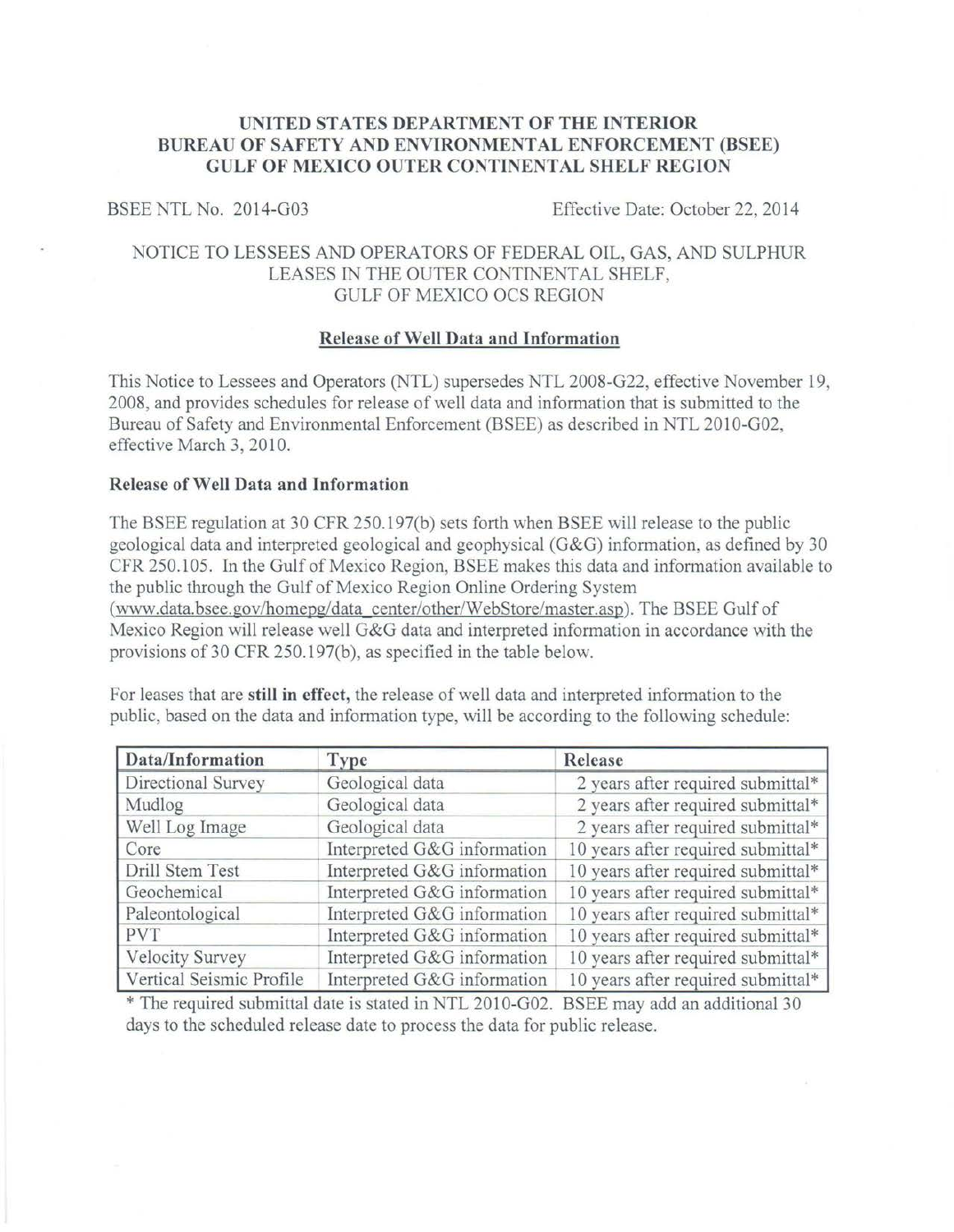If the lease is **no longer in effect**, the release of the well G&G data and information to the public will be determined by the earlier of the following:

- 1) According to the schedule in the table above; or
- 2) 90 days after the date that the lease status of the well's bottomhole lease is officially changed to Terminated, Relinquished or Expired in our database, to allow time for the lessee to appeal the termination, relinquishment, or expiration of the lease and for appeal rights to be exhausted. If the lease status is under appeal or litigation at that time, then availability of well data and information will be the same as for leases that are still in effect, according to the schedule in the table above, pending the resolution of the lease status.

The submittal of well data and information is required by various BSEE regulations as outlined in NTL 2010-G02 (Well Records Submittal). It is important that well data and information be submitted based on the well's unique 12-digit American Petroleum Institute (API) number, assigned by BSEE, so that all pertinent and appropriate data and information are released with the correct borehole. When an operator sidetracks and/or bypasses a well, BSEE will accept data and information for the sidetracked or bypassed well combined with data and information for the previous borehole, provided the previous borehole's data and information has already been submitted, and BSEE will generally release the combined well data and information based on the earliest borehole's release date.

For example, a well has been bypassed twice, giving three boreholes (for 00, 01, 02). The 01 borehole data and information may be submitted with the combined 00 data, provided the data and information from the 00 borehole has already been submitted. Subsequently, the 02 borehole data and information may be submitted with the 00 and 01 borehole data and information, provided both the 00 and 01 data were previously submitted. If only one composite report/analysis is submitted for all three boreholes, then the composite G&G data and information will be released to the public based on the earliest borehole's release date.

IfG&G data and information from a data type with a 10-year release date is combined with a data type with a 2-year release date, BSEE will return the data and information to the submitter for the data and information to be separated to allow BSEE to release the data and information according to the schedule in 30 CFR 250.197, as interpreted in this NTL.

## **Guidance Document Statement**

The BSEE issues NTLs in accordance with 30 CFR 250.103 to clarify or provide more detail about certain BSEE regulatory requirements and to outline the information you must provide in your various submittals.

# **Paperwork Reduction Act of 1995 Statement**

The collection of information referred to in this NTL provides clarification, description, or interpretation of requirements contained in 30 CFR 250, Subpart A, as does the referenced NTL 2010-G02. The Office of Management and Budget (OMB) approved the information collection requirements and assigned OMB control numbers 1010-0022 for the Subpart A regulations and